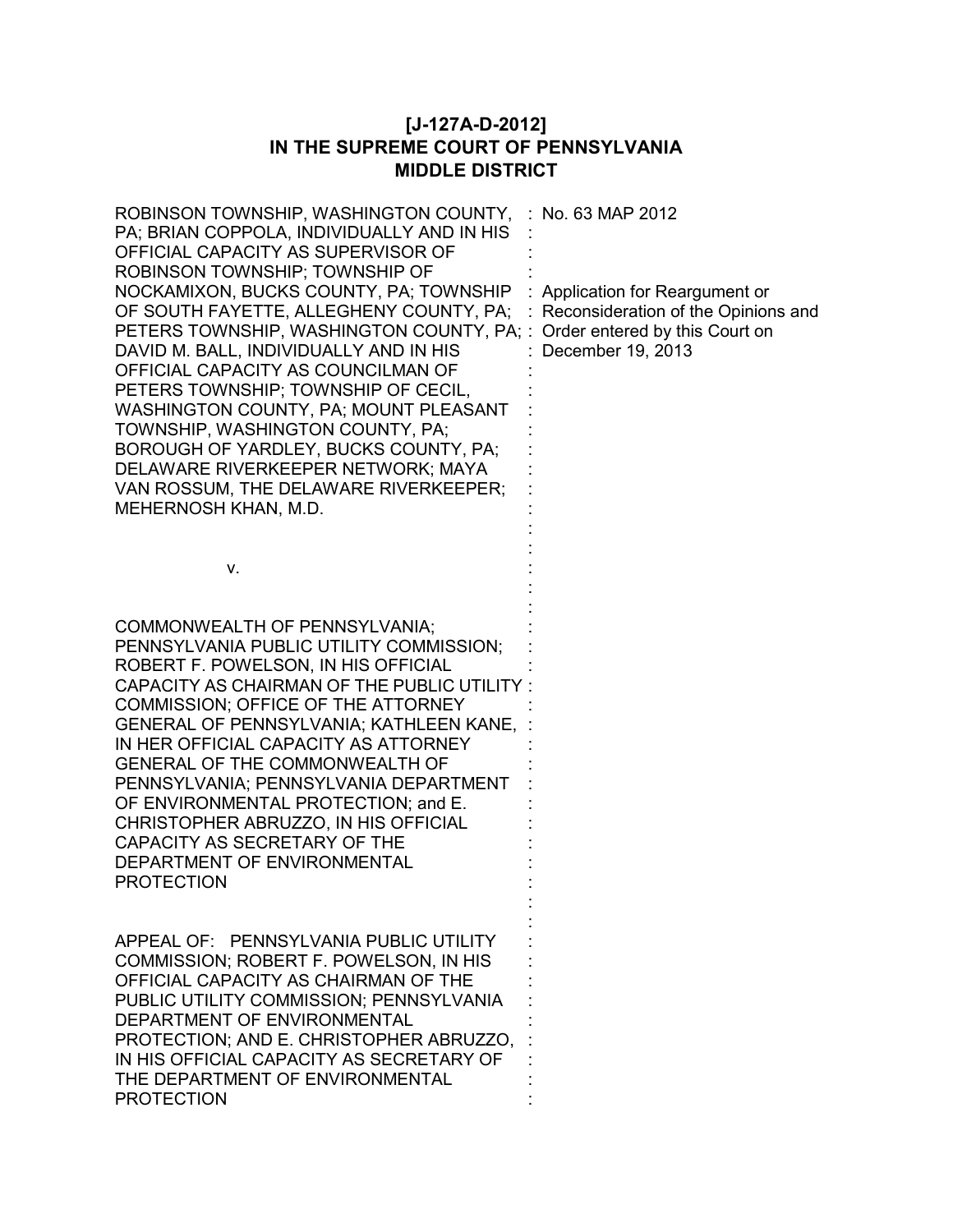| ROBINSON TOWNSHIP, WASHINGTON COUNTY,<br>PA; BRIAN COPPOLA, INDIVIDUALLY AND IN HIS<br>OFFICIAL CAPACITY AS SUPERVISOR OF<br>ROBINSON TOWNSHIP; TOWNSHIP OF<br>NOCKAMIXON, BUCKS COUNTY, PA; TOWNSHIP<br>OF SOUTH FAYETTE, ALLEGHENY COUNTY, PA;<br>PETERS TOWNSHIP, WASHINGTON COUNTY, PA;<br>DAVID M. BALL, INDIVIDUALLY AND IN HIS<br>OFFICIAL CAPACITY AS COUNCILMAN OF<br>PETERS TOWNSHIP; TOWNSHIP OF CECIL,<br>WASHINGTON COUNTY, PA; MOUNT PLEASANT<br>TOWNSHIP, WASHINGTON COUNTY, PA;<br>BOROUGH OF YARDLEY, BUCKS COUNTY, PA;<br>DELAWARE RIVERKEEPER NETWORK; MAYA<br>VAN ROSSUM, THE DELAWARE RIVERKEEPER;<br>MEHERNOSH KHAN, M.D. | No. 64 MAP 2012<br>Application for Reargument or<br>Reconsideration of the Opinions and<br>Order entered by this Court on<br>December 19, 2013   |
|-------------------------------------------------------------------------------------------------------------------------------------------------------------------------------------------------------------------------------------------------------------------------------------------------------------------------------------------------------------------------------------------------------------------------------------------------------------------------------------------------------------------------------------------------------------------------------------------------------------------------------------------------|--------------------------------------------------------------------------------------------------------------------------------------------------|
| v.                                                                                                                                                                                                                                                                                                                                                                                                                                                                                                                                                                                                                                              |                                                                                                                                                  |
| COMMONWEALTH OF PENNSYLVANIA;<br>PENNSYLVANIA PUBLIC UTILITY COMMISSION;<br>ROBERT F. POWELSON, IN HIS OFFICIAL<br><b>CAPACITY AS CHAIRMAN OF THE PUBLIC UTILITY:</b><br>COMMISSION; OFFICE OF THE ATTORNEY<br>GENERAL OF PENNSYLVANIA; KATHLEEN KANE,<br>IN HER OFFICIAL CAPACITY AS ATTORNEY<br>GENERAL OF THE COMMONWEALTH OF<br>PENNSYLVANIA; PENNSYLVANIA DEPARTMENT<br>OF ENVIRONMENTAL PROTECTION; AND E.<br>CHRISTOPHER ABRUZZO, IN HIS OFFICIAL<br>CAPACITY AS SECRETARY OF THE<br>DEPARTMENT OF ENVIRONMENTAL<br><b>PROTECTION</b>                                                                                                    |                                                                                                                                                  |
| APPEAL OF: OFFICE OF THE ATTORNEY<br>GENERAL OF PENNSYLVANIA; KATHLEEN KANE,<br>IN HER OFFICIAL CAPACITY AS ATTORNEY<br><b>GENERAL OF THE COMMONWEALTH OF</b><br><b>PENNSYLVANIA</b>                                                                                                                                                                                                                                                                                                                                                                                                                                                            |                                                                                                                                                  |
| ROBINSON TOWNSHIP, WASHINGTON COUNTY,<br>PA; BRIAN COPPOLA, INDIVIDUALLY AND IN HIS<br>OFFICIAL CAPACITY AS SUPERVISOR OF<br>ROBINSON TOWNSHIP; TOWNSHIP OF<br>NOCKAMIXON, BUCKS COUNTY, PA; TOWNSHIP<br>OF SOUTH FAYETTE, ALLEGHENY COUNTY, PA;<br>PETERS TOWNSHIP, WASHINGTON COUNTY, PA; :<br>DAVID M. BALL, INDIVIDUALLY AND IN HIS                                                                                                                                                                                                                                                                                                         | No. 72 MAP 2012<br>Application for Reargument or<br>Reconsideration of the Opinions and<br>Order entered by this Court on<br>: December 19, 2013 |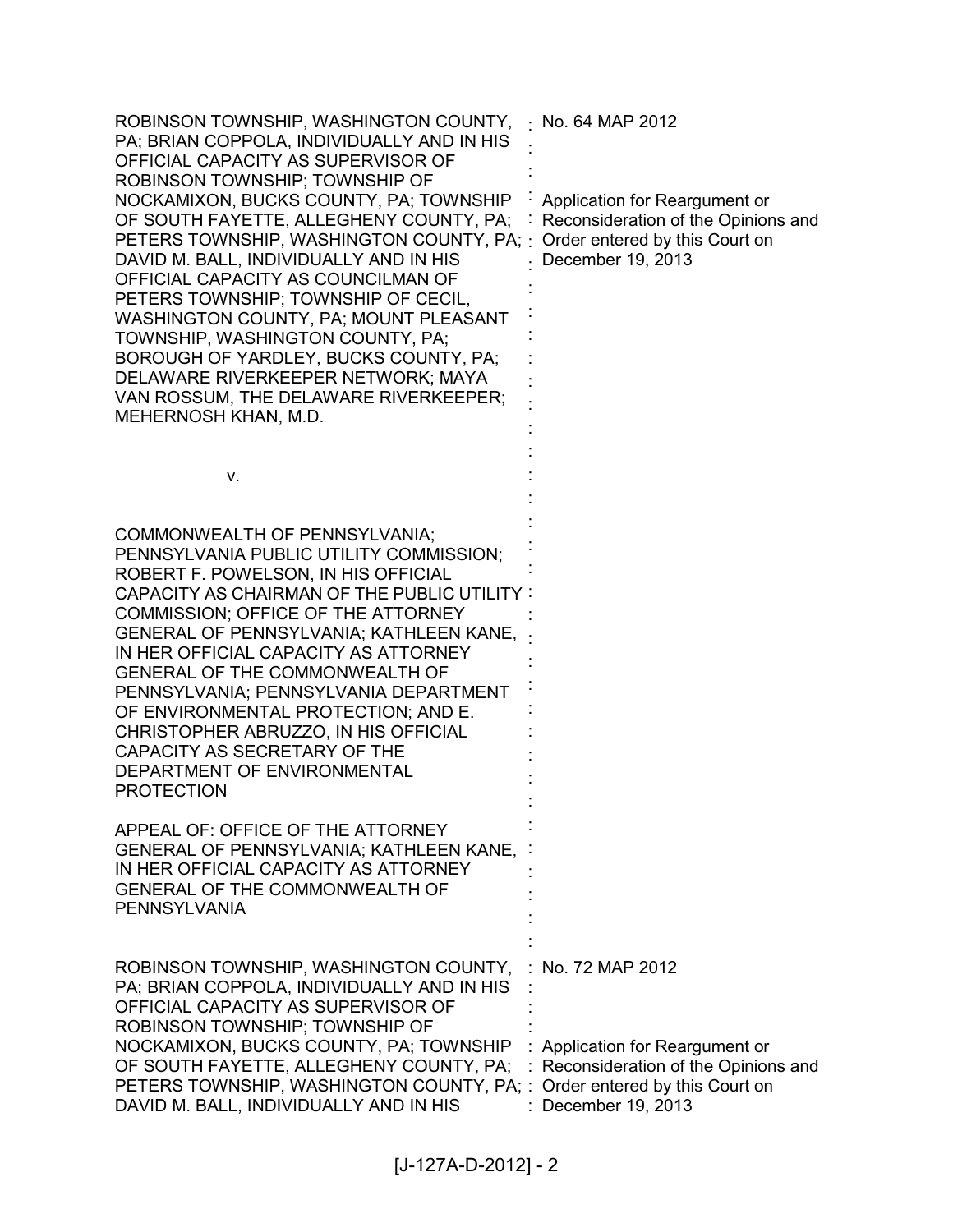| OFFICIAL CAPACITY AS COUNCILMAN OF<br>PETERS TOWNSHIP; TOWNSHIP OF CECIL,<br>WASHINGTON COUNTY, PA; MOUNT PLEASANT<br>TOWNSHIP, WASHINGTON COUNTY, PA;<br>BOROUGH OF YARDLEY, BUCKS COUNTY, PA;<br>DELAWARE RIVERKEEPER NETWORK; MAYA<br>VAN ROSSUM, THE DELAWARE RIVERKEEPER;<br>MEHERNOSH KHAN, M.D.,                                                                                                                                                                                                                                                                                                                                                              |                                                                                                                             |
|----------------------------------------------------------------------------------------------------------------------------------------------------------------------------------------------------------------------------------------------------------------------------------------------------------------------------------------------------------------------------------------------------------------------------------------------------------------------------------------------------------------------------------------------------------------------------------------------------------------------------------------------------------------------|-----------------------------------------------------------------------------------------------------------------------------|
| Cross-appellants                                                                                                                                                                                                                                                                                                                                                                                                                                                                                                                                                                                                                                                     |                                                                                                                             |
| v.                                                                                                                                                                                                                                                                                                                                                                                                                                                                                                                                                                                                                                                                   |                                                                                                                             |
| COMMONWEALTH OF PENNSYLVANIA;<br>PENNSYLVANIA PUBLIC UTILITY COMMISSION;<br>ROBERT F. POWELSON, IN HIS OFFICIAL<br>CAPACITY AS CHAIRMAN OF THE PUBLIC UTILITY:<br>COMMISSION; OFFICE OF THE ATTORNEY<br><b>GENERAL OF PENNSYLVANIA; KATHLEEN KANE,</b><br>IN HER OFFICIAL CAPACITY AS ATTORNEY<br><b>GENERAL OF THE COMMONWEALTH OF</b><br>PENNSYLVANIA; PENNSYLVANIA DEPARTMENT<br>OF ENVIRONMENTAL PROTECTION; AND E.<br>CHRISTOPHER ABRUZZO, IN HIS OFFICIAL<br>CAPACITY AS SECRETARY OF THE<br>DEPARTMENT OF ENVIRONMENTAL<br>PROTECTION,                                                                                                                        |                                                                                                                             |
| Cross-appellees                                                                                                                                                                                                                                                                                                                                                                                                                                                                                                                                                                                                                                                      |                                                                                                                             |
| ROBINSON TOWNSHIP, WASHINGTON COUNTY, : No. 73 MAP 2012<br>PA; BRIAN COPPOLA, INDIVIDUALLY AND IN HIS<br>OFFICIAL CAPACITY AS SUPERVISOR OF<br>ROBINSON TOWNSHIP; TOWNSHIP OF<br>NOCKAMIXON, BUCKS COUNTY, PA; TOWNSHIP<br>OF SOUTH FAYETTE, ALLEGHENY COUNTY, PA;<br>PETERS TOWNSHIP, WASHINGTON COUNTY, PA; :<br>DAVID M. BALL, INDIVIDUALLY AND IN HIS<br>OFFICIAL CAPACITY AS COUNCILMAN OF<br>PETERS TOWNSHIP; TOWNSHIP OF CECIL,<br>WASHINGTON COUNTY, PA; MOUNT PLEASANT<br>TOWNSHIP, WASHINGTON COUNTY, PA;<br>BOROUGH OF YARDLEY, BUCKS COUNTY, PA;<br>DELAWARE RIVERKEEPER NETWORK; MAYA<br>VAN ROSSUM, THE DELAWARE RIVERKEEPER;<br>MEHERNOSH KHAN, M.D., | Application for Reargument or<br>Reconsideration of the Opinions and<br>Order entered by this Court on<br>December 19, 2013 |
| Cross-appellants                                                                                                                                                                                                                                                                                                                                                                                                                                                                                                                                                                                                                                                     |                                                                                                                             |